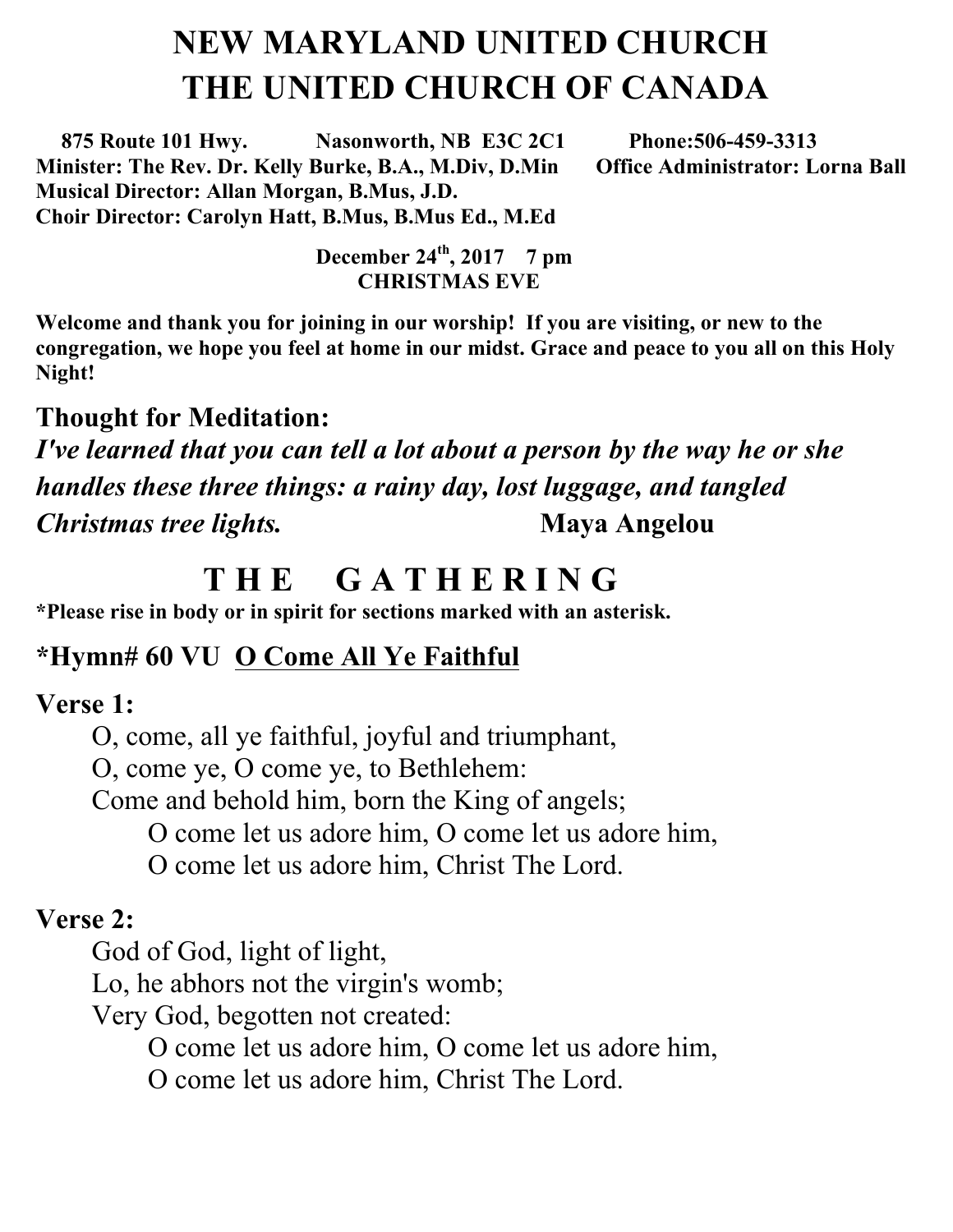#### **Verse 3:**

Sing, choirs of angels, sing in exultation,

sing, all ye citizens of heaven above;

Glory to God in the highest:

O come let us adore him, O come let us adore him,

O come let us adore him, Christ The Lord

# **Verse 4:**

See how the shepherds summoned to his cradle, leaving their flocks, draw nigh with lowly fear; we too will thither bend our joyful footsteps;

O come let us adore him, O come let us adore him,

O come let us adore him, Christ The Lord

# **Verse 5:**

Yea, Lord, we greet thee, born this happy morning; Jesus, to thee be glory given; word of the Father, now in flesh appearing:

O come let us adore him, O come let us adore him,

O come let us adore him, Christ The Lord

## **\*WELCOME**

## **\*CALL TO WORSHIP**

**Leader:** The joy of Christmas be with you! **People: And also with you! Leader:** Let us worship the Lord together!

## **THE LIGHTING OF THE CHRIST CANDLE:**

# **\*HYMN #59 VU Joy to the World**

**Joy to the world! The Lord is come: let earth receive her King! Let every heart prepare him room, and heaven and nature sing, 2. 2.**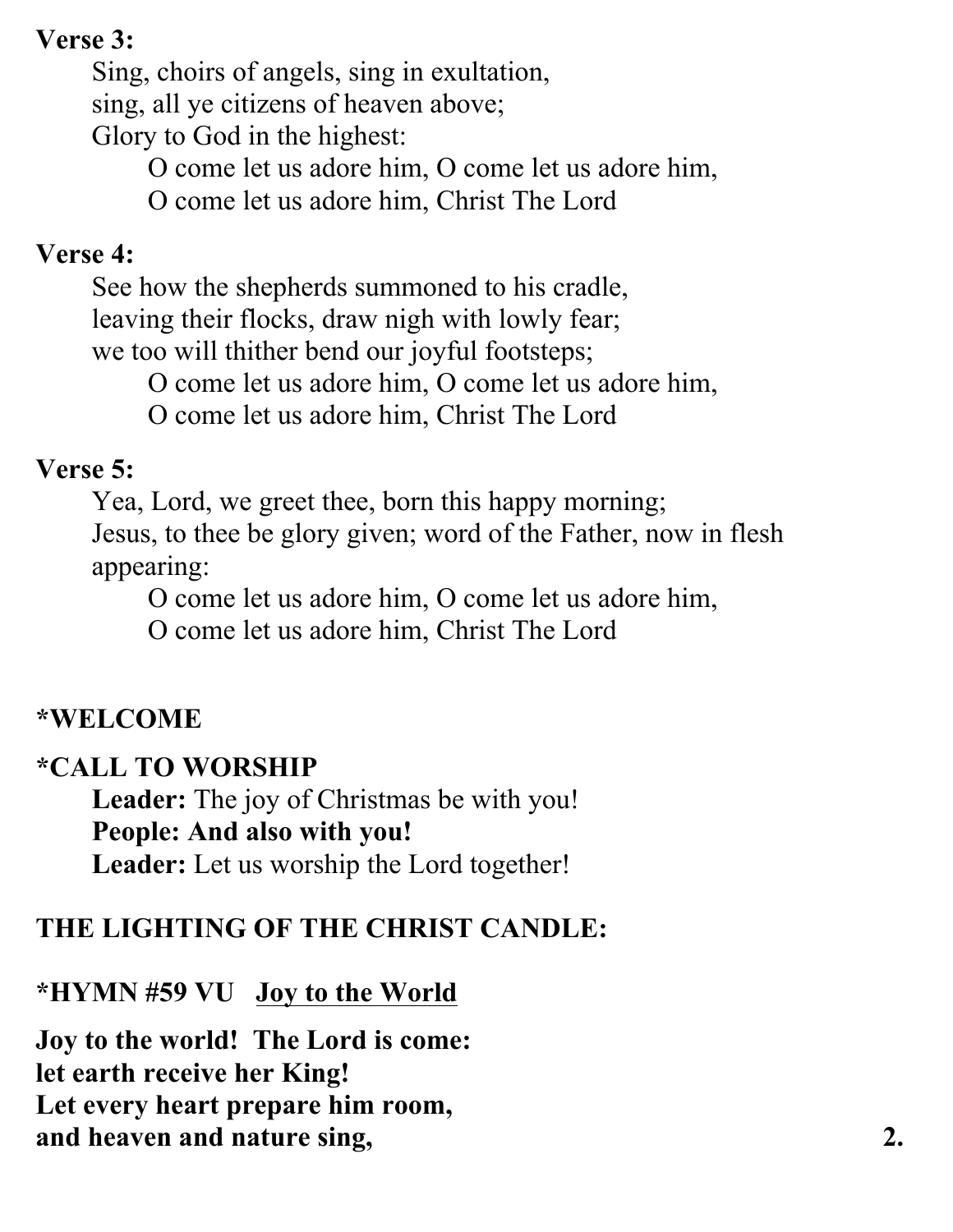**and heaven and nature sing, and heaven, and heaven and nature sing.**

**Joy to the earth! The Saviour reigns: Let all their songs employ, while fields and floods, rocks, hills and plains repeat the sounding joy repeat the sounding joy repeat, repeat the sounding joy** 

**No more let sins and sorrows grow, nor thorns infest the ground: he comes to make his blessings flow far as the curse is found, far as the curse is found, far as, far as the curse is found.**

**He rules the earth with truth and grace, and makes the nations prove the glories of his righteousness and wonders of his love and wonders of his love and wonders, wonders of his love.**

#### **THE CHRISTMAS STORY:** *A Tale of noise, chaos, and unexpected holiness***: Luke 2: 1-16**

**ANTHEM:** *A Great Light!* **L. Larson**

## **A CHRISTMAS PRAYER Ending with THE LORD'S PRAYER:**

We ask for your blessing O God, on the shepherds in the field, whatever the field, on all those who are keeping watch this night: doctors and nurses, police and fire fighters, military personnel – all those who, for the sake of us all, are apart from their loved ones.

#### **Bless them and keep them, O God.**

A blessing upon all who are suffering this night.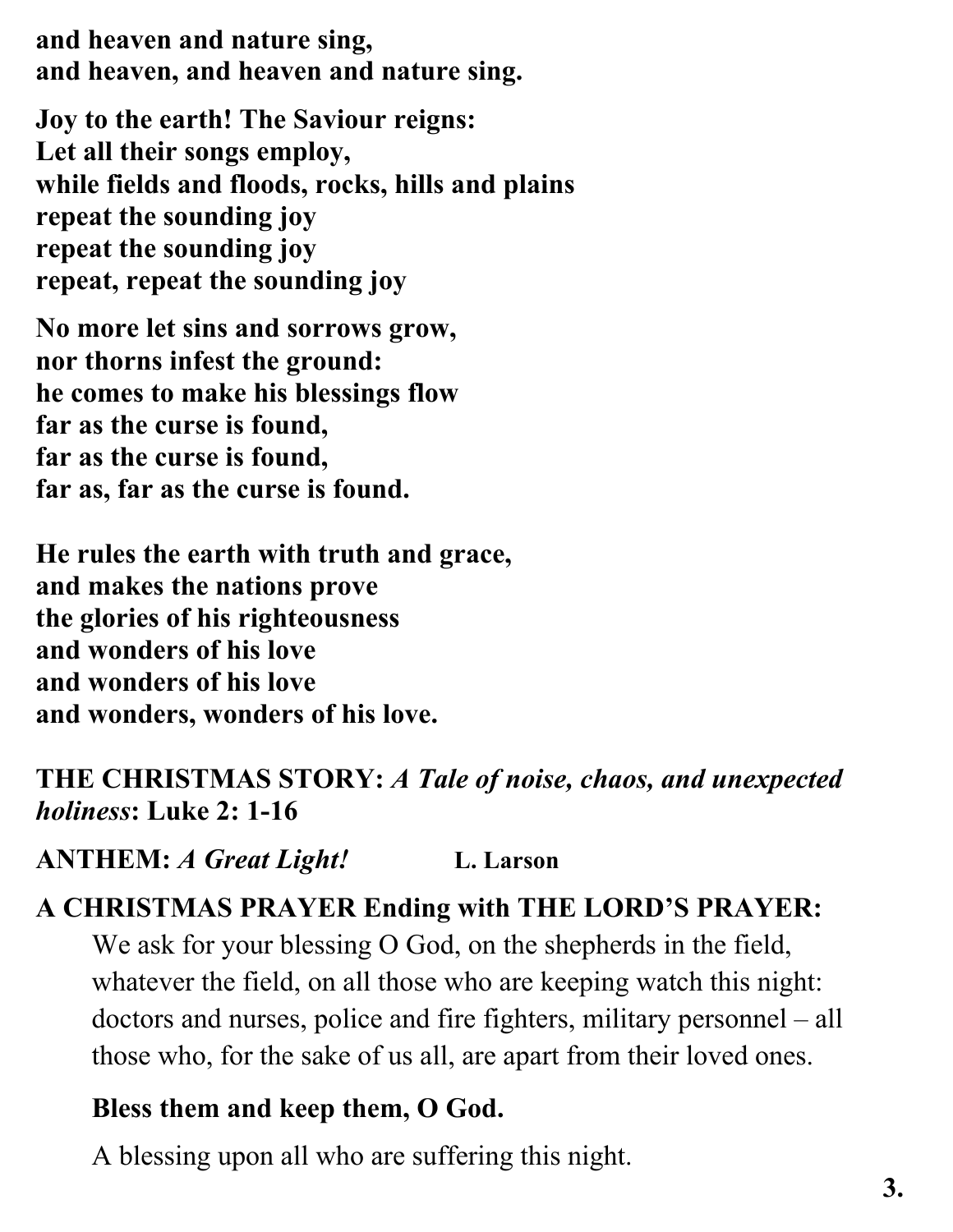## **For a light shines in the darkness, and the darkness shall not overcome it.**

A blessing upon all those who, like the angels that holy night, call us to new life and adventure; blessings upon those who lead us to surprises, and those who sing us home.

## **May the heavens ring with our thanks for them!**

A blessing on this gathering, and upon all whom we love – those in life, and those in loving memory.

[a pause to remember]

The grace of God has appeared among us.

# **The Spirit of the Lord has been poured out richly upon us.**

A blessing on the whole world, O God!

## **Let all the earth rejoice – for unto us, a child is born!**

A Saviour, who is Christ the Lord, and who taught us to pray together, saying:

**Our Father who art in heaven, Hallowed be thy name. Thy kingdom come, Thy will be done, On earth as it is in heaven. Give us this day our daily bread, And forgive us our trespasses, As we forgive those who trespass against us. And lead us not into temptation, But deliver us from evil, For thine is the kingdom, the power and the glory, For ever and ever. Amen.**

# **OFFERING: Solo– Carolyn Hatt**

## **OFFERTORY: (#81 VU, v.3 )**